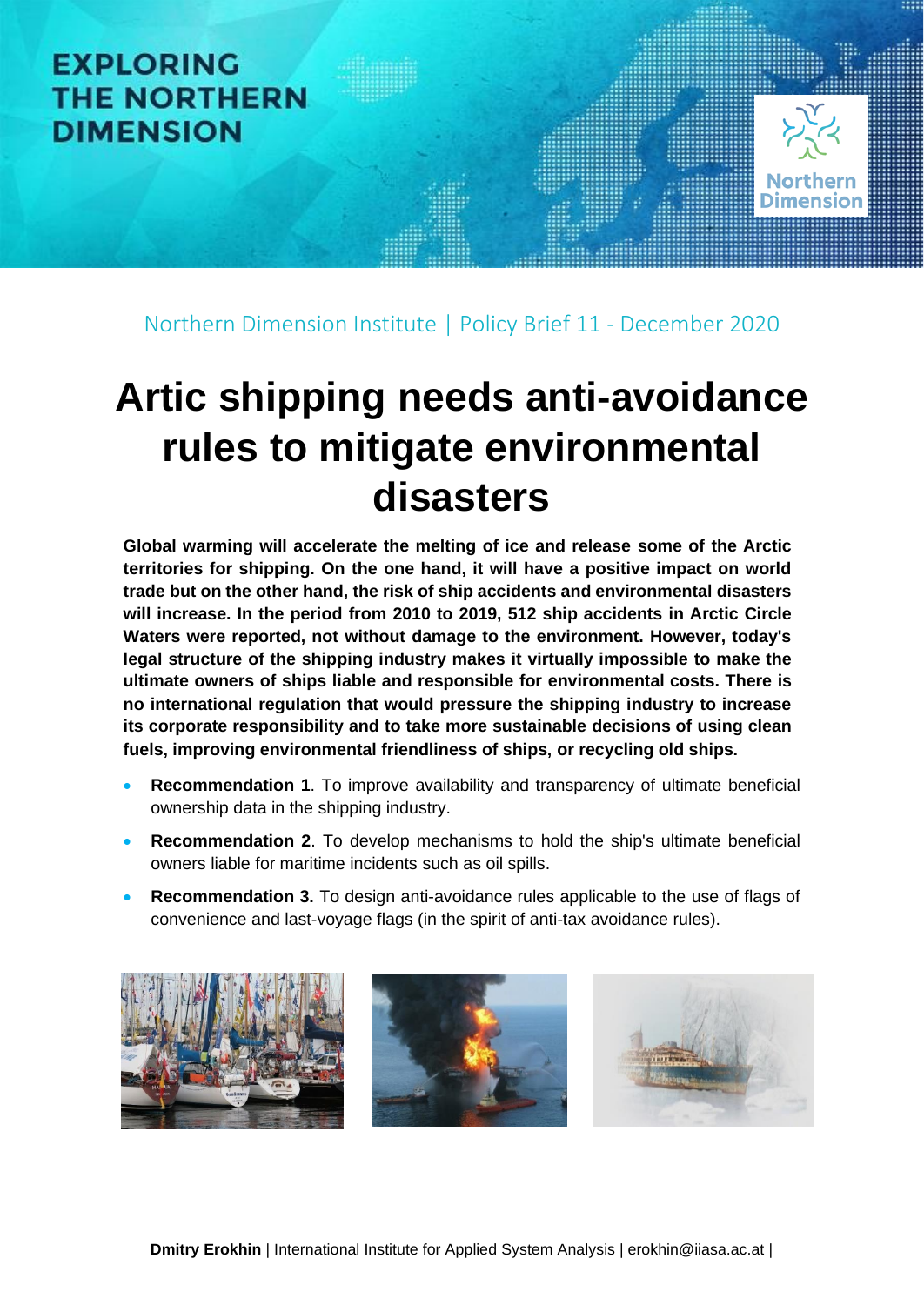#### **Who evades regulation?**

The evasion of regulations is a major problem in the global shipping industry. Ship companies are legally organized in such a way that they can easily avoid responsibility for the catastrophes that they cause. 90% of ships in the world are registered as a single ship subsidiary, which makes it impossible to hold the ultimate owner of a ship liable.

A further example of the circumvention of regulations and the need to meet environmental standards is the registration of the so-called flag of convenience, where one can buy the flag of the country under which the ship will sail. Panama, Marshall Islands and Liberia are the leading flags of registration followed by Hong Kong SAR and Singapore.

> Palau is an island with a population below 20,000 inhabitants and a capital city below 300 inhabitants. Its ship registry represents less than 0.001% of the world fleet, but 59.5% of last-voyage flags in 2019. (Vuillemey, 2020)

Another issue is the use of old ships. Instead of being recycled, the ships change their names, owners and get the so called last-voyage flag (most frequently by Panama, Liberia, Comoros, Palau and St. Kitts & Nevis), and then the obsolete ship is simply dropped in a remote harbor of a developing country. The majority of abandoned ships end up in ports of Bangladesh, India and Pakistan, where they constitute a major environmental risk.

## **Why is better regulation needed?**

The need to comply with regulations and environmental standards plays a critical role in all activities in the Arctic. It is a unique place on the planet due to its natural characteristics that are necessary to protect and preserve. The region is remote and its emergency infrastructure is very limited, which combined with extreme weather conditions makes the problem of a potential ship disaster especially acute.

Such incidents incur high ecological, economic, and social costs for the Arctic. These costs may amount to billions of US dollars in terms of clean-up costs, equipment loss,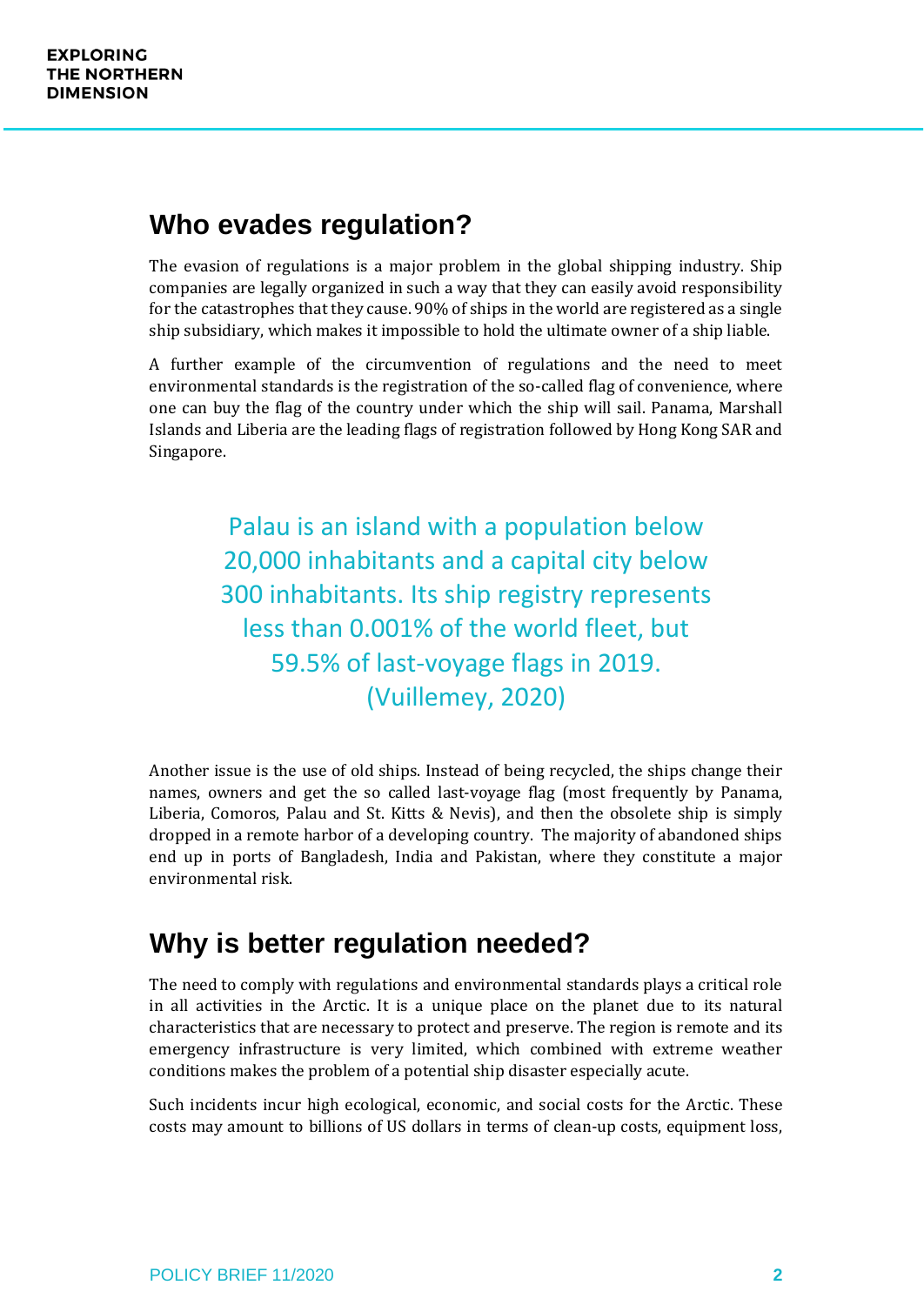lost fishing and tourism income, wreck removal, fines, reputational damage, impact on health and well-being of indigenous populations, and incalculable damage to wild nature. One major oil spill can kill hundreds of thousands of seabirds and is detectable in marine mammals, invertebrate and shellfish even several years after the spill. This makes enforceability of and compliance with strict maritime regulations inevitable.

|                                      | 2010           | 2011           | 2012         | 2013           | 2014           | 2015           | 2016         | 2017         | 2018 | 2019 | <b>Total</b> |
|--------------------------------------|----------------|----------------|--------------|----------------|----------------|----------------|--------------|--------------|------|------|--------------|
| <b>Machinery damage/failure</b>      | 16             | 12             | 13           | 20             | 27             | 45             | 32           | 46           | 23   | 14   | 248          |
| Wrecked/stranded                     | 9              | 9              | 8            | 10             | 14             | 6              | 11           | 9            | 7    | 6    | 89           |
| (grounded)                           |                |                |              |                |                |                |              |              |      |      |              |
| Fire/explosion                       | 6              | 6              | 1            | 4              | 2              | $\overline{4}$ | $\mathbf{1}$ | 3            | 6    | 8    | 41           |
| <b>Collision (involving vessels)</b> | 10             | 4              | 4            | 2              |                | 3              | 2            | 4            | 2    | 3    | 34           |
| Contact (e.g. harbor wall)           | $\overline{4}$ | $\mathbf{1}$   | 3            | 6              | 4              | 5              | $\mathbf{1}$ | $\mathbf{1}$ |      | 1    | 26           |
| Hull damage (holed, cracks<br>etc.)  | 2              | $\overline{2}$ | 1            | $\overline{2}$ | 1              | $\mathbf{1}$   | 2            | 2            |      |      | 13           |
| <b>Foundered (sunk)</b>              |                | 3              | $\mathbf{1}$ | 1              | $\overline{2}$ |                | $\mathbf{1}$ |              | 1    | 1    | 10           |
| Labor dispute                        |                |                |              |                |                |                | 1            |              |      |      | 1            |
| <b>Miscellaneous</b>                 | 4              | $\overline{2}$ | 6            | 5              | 5              | 6              | 4            | 6            | 4    | 8    | 50           |
| Total                                | 51             | 39             | 37           | 50             | 55             | 70             | 55           | 71           | 43   | 41   | 512          |

Table 1: Casualties (shipping incidents), including total losses in Arctic Circle Waters, 2010-2019. AGCS Safety and Shipping Review 2020, p. 33.

### **Solution: anti-avoidance rules**

Regulation of vessels sailing under flags of convenience is one of the unresolved challenges in the current international legislation on the Arctic. In 2017, about 50% of vessels operating in the Arctic were flagged by Panama, Hong Kong, Liberia, Marshall Islands, Malta, Singapore, Bahamas, Netherlands, and Cyprus. Therefore, the adoption of legally binding rules in the Arctic implies that negotiations need to be made with many non-Arctic states as well.

The Polar Code, which is the main set of international rules providing for safe ship operation and environmental protection in the Arctic, very much relies upon flag states to enforce standards. However, certain states are lax about enforcing rules and allow beneficial owners to relatively easily and inexpensively cover their true identities and avoid being subject to strict regulations ex-ante and liability ex-post.

Anti-avoidance rules in the spirit of anti-tax avoidance rules applicable to the use of flags of convenience could be a potential solution. Its two most important aspects would be the improvement of data availability on beneficial owners in the shipping industry, and the development of mechanisms for making beneficial owners liable for maritime incidents.